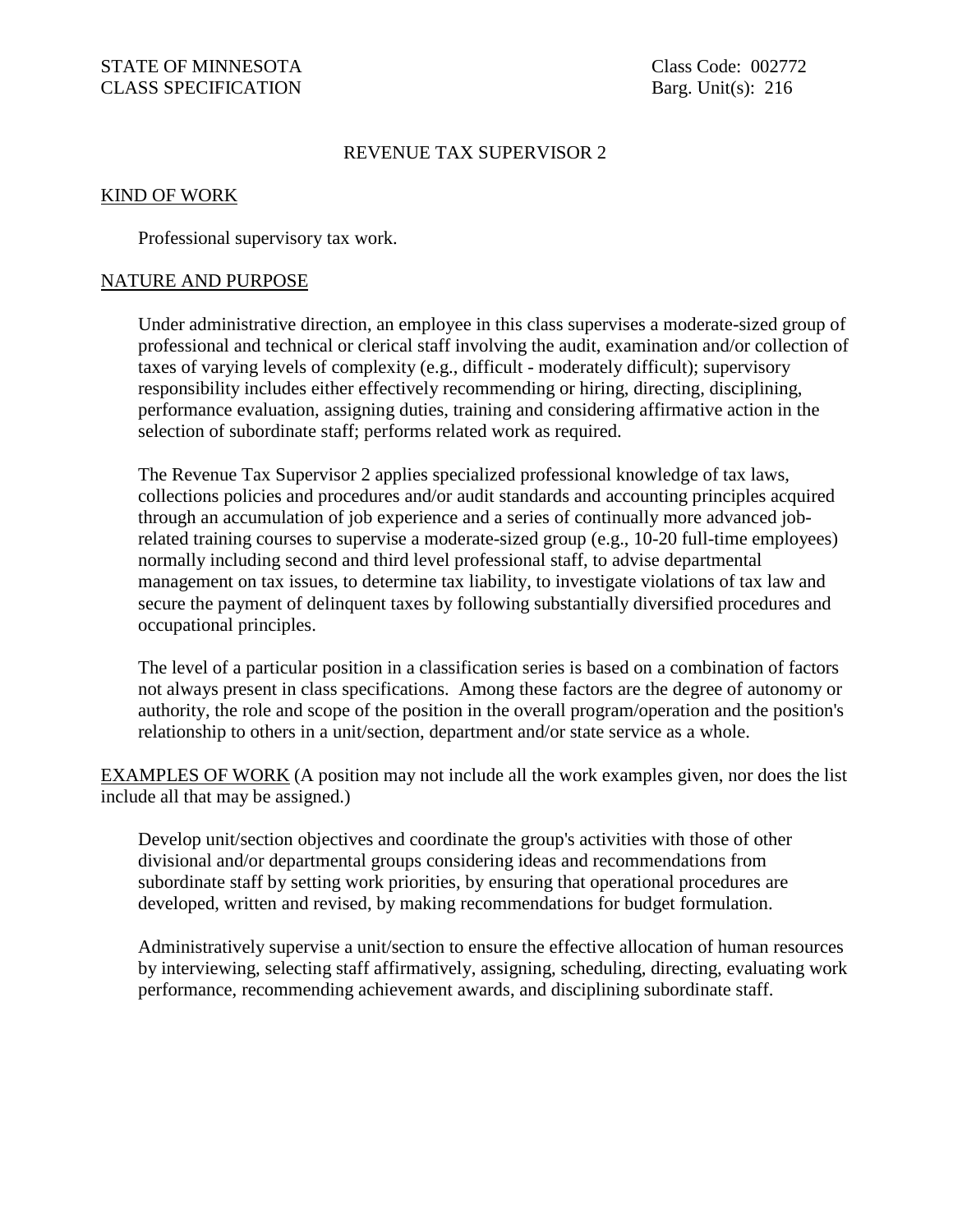Technically supervise subordinates to achieve established objectives by monitoring and reviewing the quality and productivity of subordinate staff by providing advice to staff on technical decisions, by developing/revising guidelines and procedures, by training new and current staff, by analyzing changes in federal and state tax laws, court decisions, etc.

Evaluate the performance of a unit/section to measure its efficiency and effectiveness in accomplishing the group's goals and objectives by reviewing and comparing actual productivity with established standards and expectations, by identifying additional training and budgeting needs, by further revision of guidelines, policies and procedures.

Represent unit/section, division, and department to explain and promote Revenue programs by attending and speaking at public meetings, seminars and conferences organized for the purpose of informing tax preparers, the general public and departmental personnel about tax laws, policies and procedures.

Advise departmental management on law, rule, policy changes to increase the effectiveness of Revenue programs by conducting research on new pilot projects, by attending division and departmental meetings, by recommending changes in division and departmental goals and objectives.

# KNOWLEDGE, SKILLS AND ABILITIES REQUIRED

Knowledge of:

Human resource policies, procedures, and labor contracts sufficient to establish priorities, make work assignments and approve the completed work of a moderate-sized group of professional and technical or clerical employees.

Pertinent tax and collection laws, policies and procedures sufficient to provide technical work direction to departmental employees who are responsible for the audit, examination and collection of tax liabilities/cases of varying levels of complexity (difficult-moderately difficult) and to advise management on tax issues.

Audit standards and accounting principles sufficient to understand taxpayer accounting systems, to follow complicated audit trails or construct them where non-existent, to ensure that taxpayers will maintain records and follow procedures necessary to comply with tax laws and complete their tax returns properly.

Investigative techniques (e.g., observations, personal and third party interviews, examination of tax and third party records, etc.) sufficient to conduct extensive investigations to discover possible violations of tax laws.